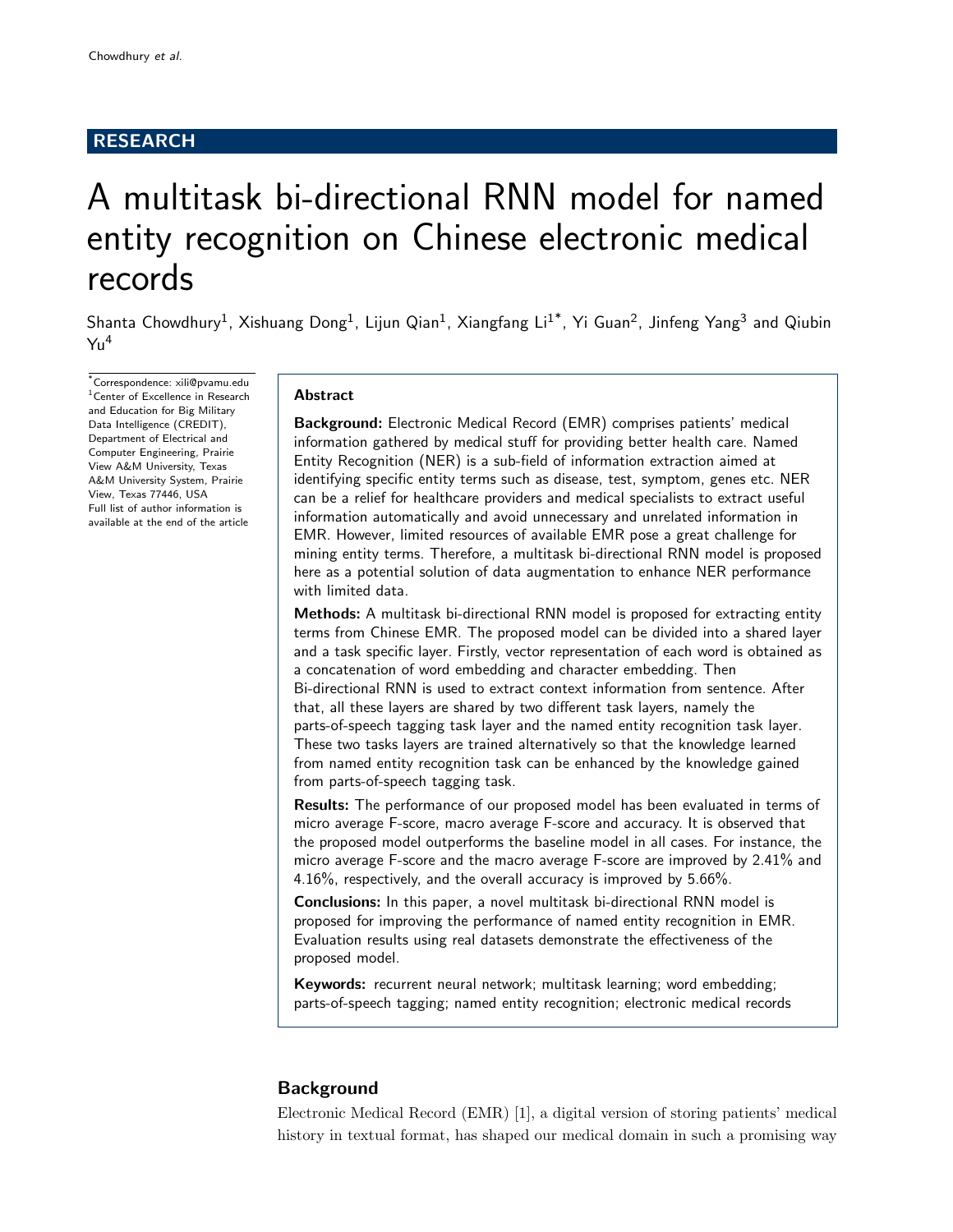that can gather all information into a place for healthcare providers. It comprises both structured and unstructured data that consists of patients' health condition and information such as symptoms, medication, disease, progress notes, and discharge summaries. EMR facilitates medical specialists and providers to track digital information and monitor them for patients' regular check-up. It can also provide healthcare suggestions to patients even they live in a remote area. Moreover, when a patient switches to a new healthcare provider, the provider can easily obtain patients' medical history and current health condition by studying patient's EMR. Therefore, information extraction [2] from EMR is one of the most important tasks in medical domain. The intent of information extraction system is to identify and connect the related information and organize them in such a way that can help people to draw conclusions from it, and by avoiding the unnecessary and unrelated information.

To extract information like entity recognition from EMR is labor intensive and time consuming. Although there are many developed models for extraction of entity terms from textual documents, adopting these models for the purpose of medical entity recognition from EMR has been demonstrated as a challenging task, because most of the EMRs are hastily written and incompatible to preprocess [2]. Moreover, incomplete syntax, numerous abbreviation, units after numerical values make the recognition task even more complicated [3]. Standard Natural Language Processing (NLP) tools cannot perform efficiently when they are applied on EMR, since the entity terms of standard NLP is not designed for medical domain. Therefore, it is necessary to develop effective method to perform entity recognition from EMR.

In recent years, various deep learning based methods have been developed for Named Entity Recognition (NER) [4] from EMR. Convolutional Neural Network (CNN) model is used for NER by using data mining to enhance the performance [5]. Zao et al. [6] proposed multiple label CNN based disease NER architecture by capturing correlation between adjacent labels. Dong et al. [7] developed multiclass classification based CNN for mining medical entity types from Chinese EMR.

Most recently, Recurrent Neural Network (RNN) such as Long Short-Term Memory (LSTM) is taking prominent place in NER due to its ability of dependency building in neighboring words. A hybrid LSTM-CNN is proposed in [8]. The authors used CNN to extract the features and fed them to LSTM model for recognizing entity types from CoNLL2003 dataset. Wang et al. [9] studied bi-directional LSTM architecture and concluded that this model is very effective for predicting sequential data. Moreover, the performance of the model is not based on language dependency. Simon et al. [10] and Vinayak et al. [11] used bi-directional RNN model on their Swedish EMR and Hindi dataset, respectively. In each case, the model shows better performance comparing to the state-of-the-art model. Similarly, the approach of using bi-directional RNN with LSTM cell has proven to perform well in extracting named entity recognition task [12].

In general, large corpus dataset is required to train deep learning models. However, there are limited number of corpus in many existing datasets that hinders the development of NER. Moreover, building labeled Chinese EMR data faces many challenges [13], and most organizations do not want to share their data publicly as the data contains private information of patients. In order to address this challenge,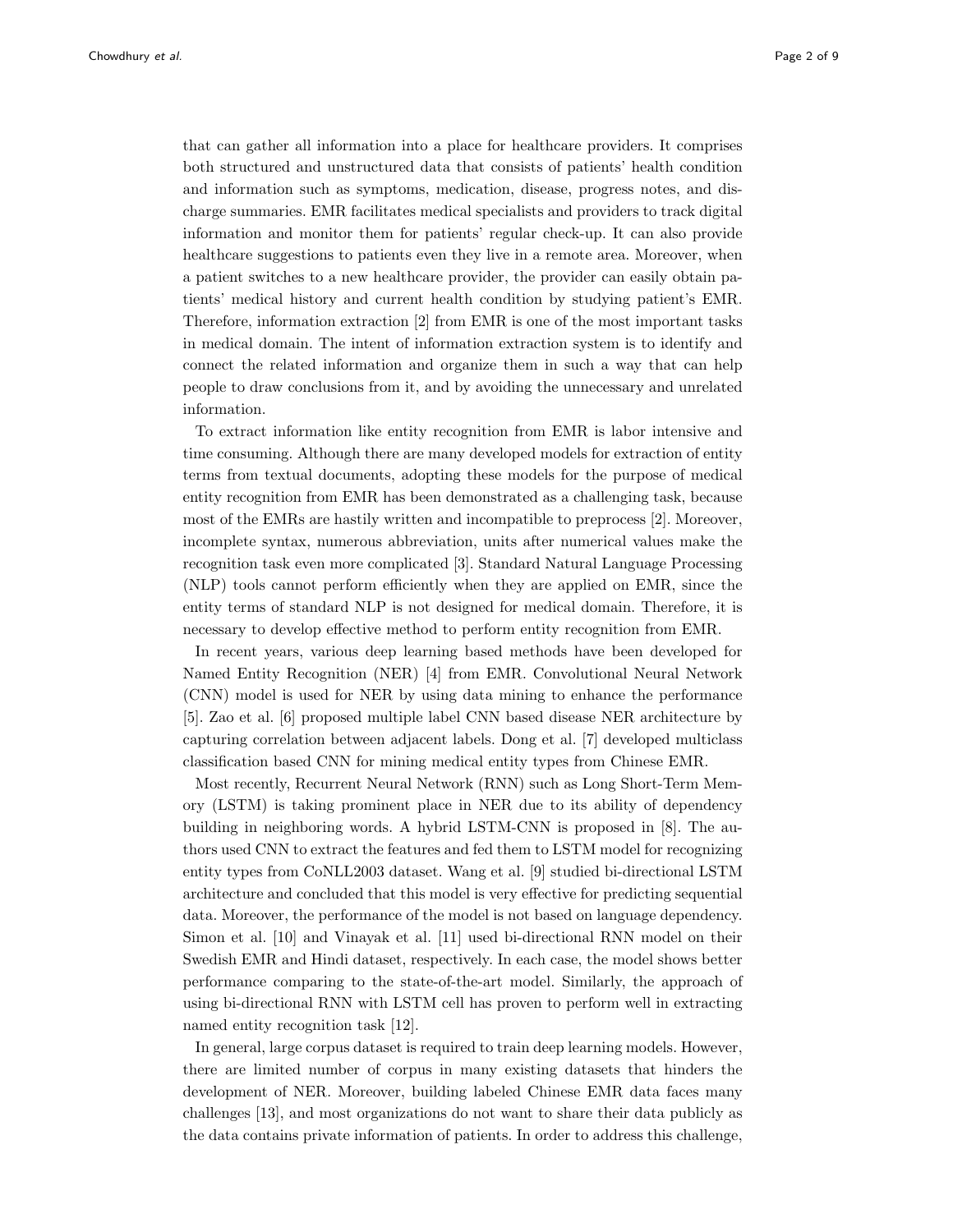

a multitask bi-directional RNN model is proposed in this work for extracting entity terms from Chinese EMR. It is motivated by the observation that the performance of multitask learning model is much better comparing to individual learning approach when there is limited corpus dataset [14]. The framework of the proposed multitask bi-directional RNN model for NER is given in Figure 1.

# Methods

In this work, a multitask bi-directional RNN model is proposed for extracting entity terms from Chinese EMR. The proposed model can be divided into two parts: shared layer and task specific layer, see Figure 1. Specifically, vector representation of each word is a concatenation of word embedding and character embedding in the proposed model, see Figure 2. Bi-directional RNN is used to extract context information from sentence. Then all these layers are shared by two different task layers, namely the parts-of-speech tagging task layer and the named entity recognition task layer. These two tasks layers are trained alternatively so that the knowledge learned from named entity recognition task can be enhanced by the knowledge gained from parts-of-speech tagging task.

RNN [15] is an artificial neural network which can capture previous word information of a sequence in its memory. It computes each word of input sequence  $(x_1, x_2,$  $\cdots$ ,  $x_n$ ) and transforms it into a vector form  $(y_t)$  by using the following equations:

$$
h_t = H(U_{xh}x_t + U_{hh}h_{t-1} + b_h).
$$
\n(1)

$$
y_t = U_{hy}h_t + b_y. \tag{2}
$$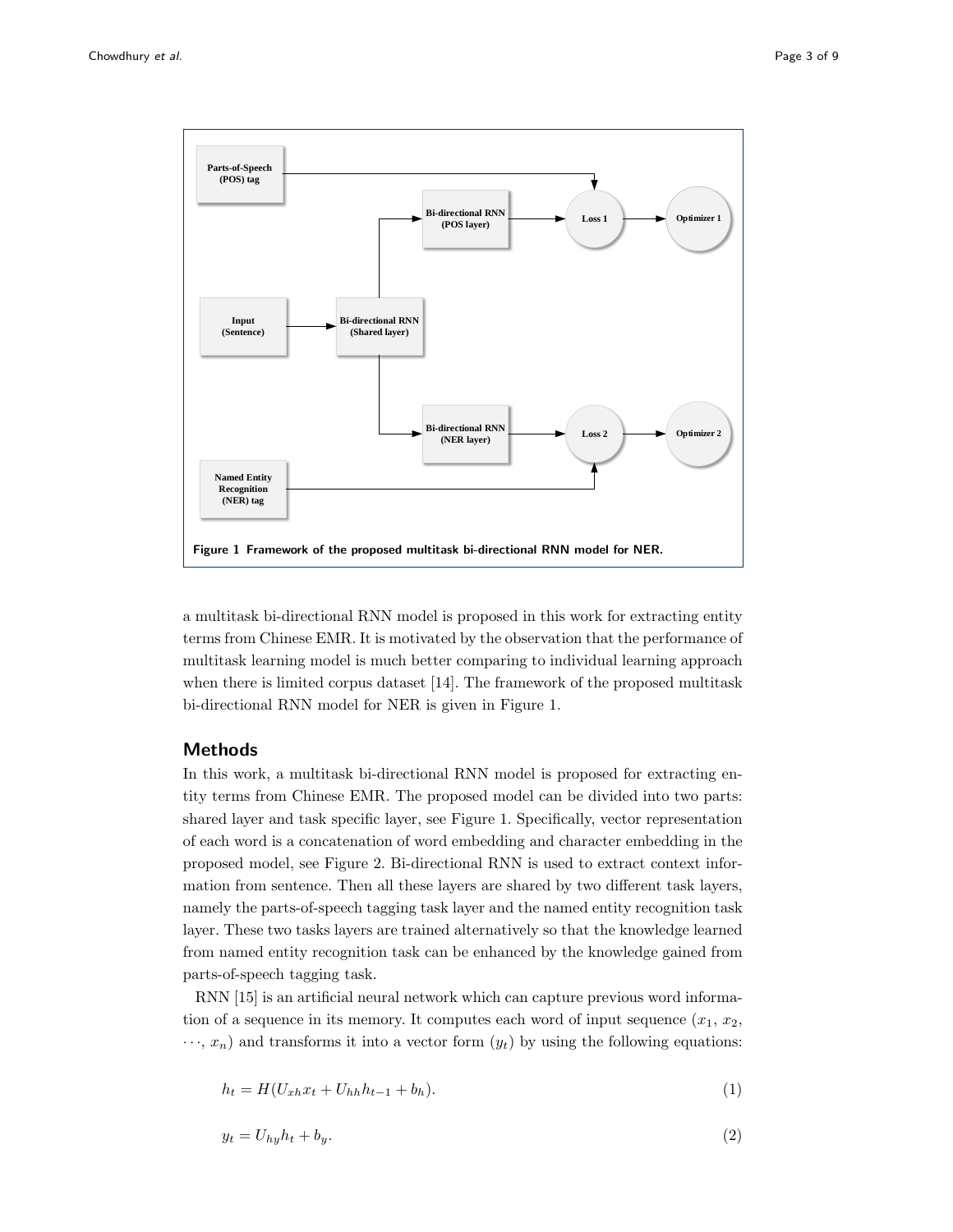where  $U_{xh}$ ,  $U_{hh}$ ,  $U_{hy}$  denote the weight matrices of input-hidden, hidden-hidden and hidden-output processes, respectively.  $h_t$  is the vector of hidden states that capture the information from current input  $x_t$  and the previous hidden state  $h_{t-1}$ .

Here the bi-directional RNN is used to exploit both past and future context, where forward hidden states compute forward hidden sequence while backward hidden states compute backward hidden sequence. The output  $y_t$  is generated by integrating the two hidden states. In this work, we use a special form of bi-directional RNN, the bi-directional RNN with LSTM cell [16]. LSTM is a special kind of RNN where hidden states are replaced by memory cells to capture long term dependent contextual phrase. The computation of LSTM is quite similar to RNN except for the hidden units, and it is given below:

$$
i_t = \sigma(U_{xi}x_t + U_{hi}h_{t-1} + U_{ci}c_{t-1} + b_i).
$$
\n(3)

$$
g_t = \sigma(U_{xg}x_t + U_{hg}h_{t-1} + U_{ci}c_{t-1} + b_g).
$$
\n(4)

$$
c_t = g_t c_{t-1} + i_t \tanh(U_{xc} x_t + U_{hc} h_{t-1} + b_c).
$$
\n(5)

$$
y_t = \sigma (U_{xy} x_t + U_{hy} h_{t-1} + U_{cy} c_t + b_y).
$$
\n(6)

$$
h_t = y_t \tanh(c_t). \tag{7}
$$

where i, g, c, o and  $\sigma$  are the input gate, forget gate, cell activation vector, output gate, and logistic sigmoid function of LSTM cell, respectively. These gates and activation functions soothe LSTM to avoid the limitation of vanishing gradients by storing long term dependencies terms of a sequence.

The shared layer contains two consecutive parts, illustrated by Figure 2 and Figure 3. In Figure 2, each word is represented by a vector developed by Mikolov [17]. The vector is built as a concatenation of word embeddings [18] and character embeddings. Bi-directional RNN with LSTM cell is used to extract features at the character level and represent the features as character embeddings. Word embedding is achieved by word to vector representation. Character embeddings and word embeddings are then combined to represent each word in a vector representation. In Figure 3, another bi-directional RNN with LSTM cell is used to extract context information from text sequence. Then the outputs (contextual word representations) are shared by two different bi-directional RNN with LSTM cell for two different tasks: parts-of-speech tagging and named entity recognition. These two task layers are trained alternatively so that knowledge from parts-of-tagging task can be used to improve the performance of named entity recognition task [19]. The detailed settings of the proposed model is shown in Table 1.

### Results

#### Dataset Details

The EMR dataset used in our experiment was collected from the departments of the Second Affiliated Hospital of Harbin Medical University, and the personal information of the patients have been discarded. An annotated/labeled corpus consisting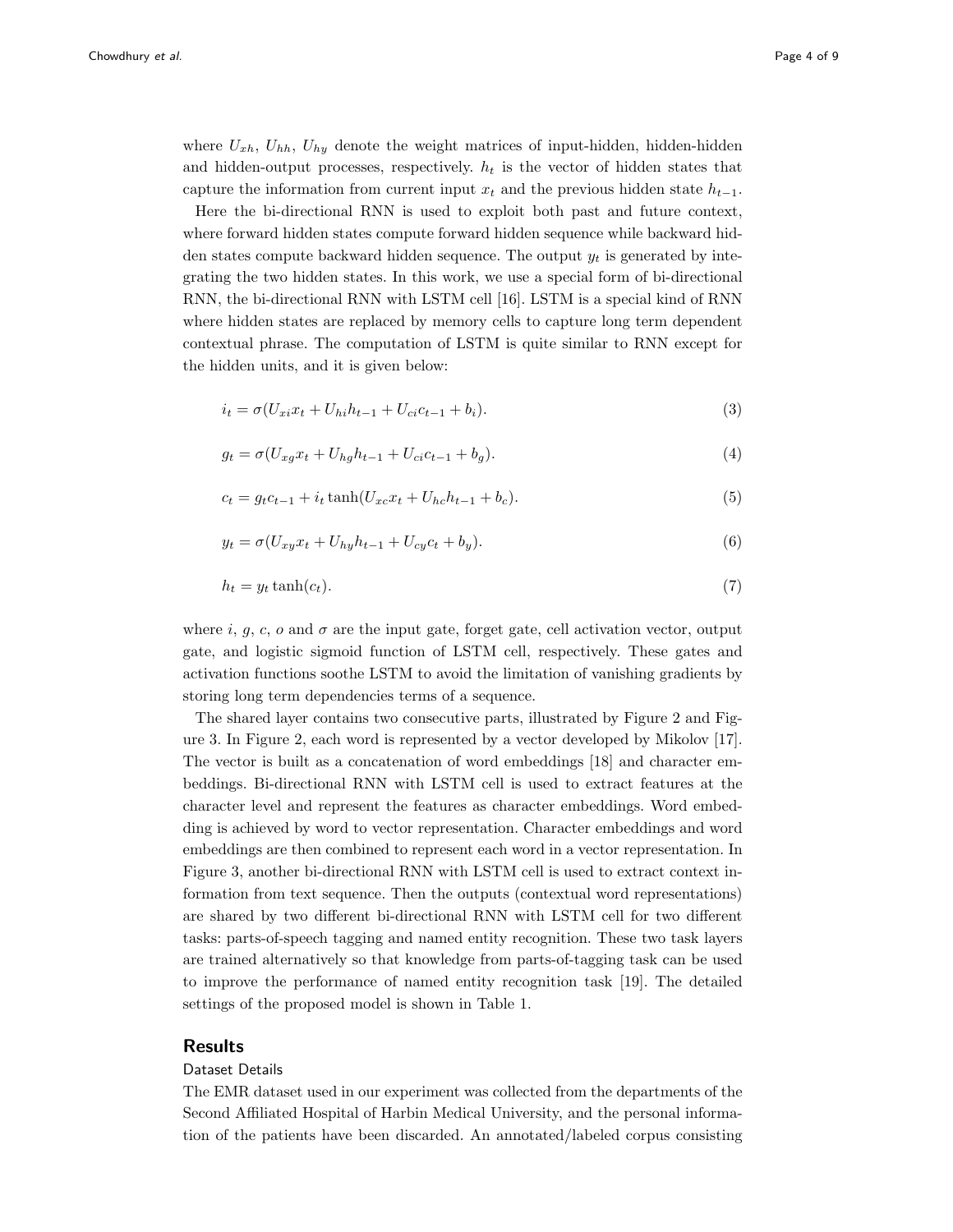

| Table 1 The proposed network architecture. |  |  |
|--------------------------------------------|--|--|
|--------------------------------------------|--|--|

| Name                                 | Description                                             |
|--------------------------------------|---------------------------------------------------------|
| Input                                | Sentences in EMR                                        |
| Word Embedding                       | Mikolov model                                           |
| Character Embedding Layer            | 150 LSTM cells for each hidden layer,                   |
|                                      | one forward hidden layer and one backward hidden layer, |
|                                      | Dropout $= 0.5$                                         |
| Parts-of-speech tag (POS) layer      | 150 LSTM cells for each hidden layer,                   |
|                                      | one forward hidden layer and one backward hidden layer, |
|                                      | Dropout $= 0.5$                                         |
| Named Entity recognition (NER) Layer | 150 LSTM cells for each hidden layer,                   |
|                                      | one forward hidden layer and one backward hidden layer, |
|                                      | Dropout $= 0.5$                                         |
| Output                               | Softmax                                                 |

of 500 discharge summaries has been manually created. The EMR data are written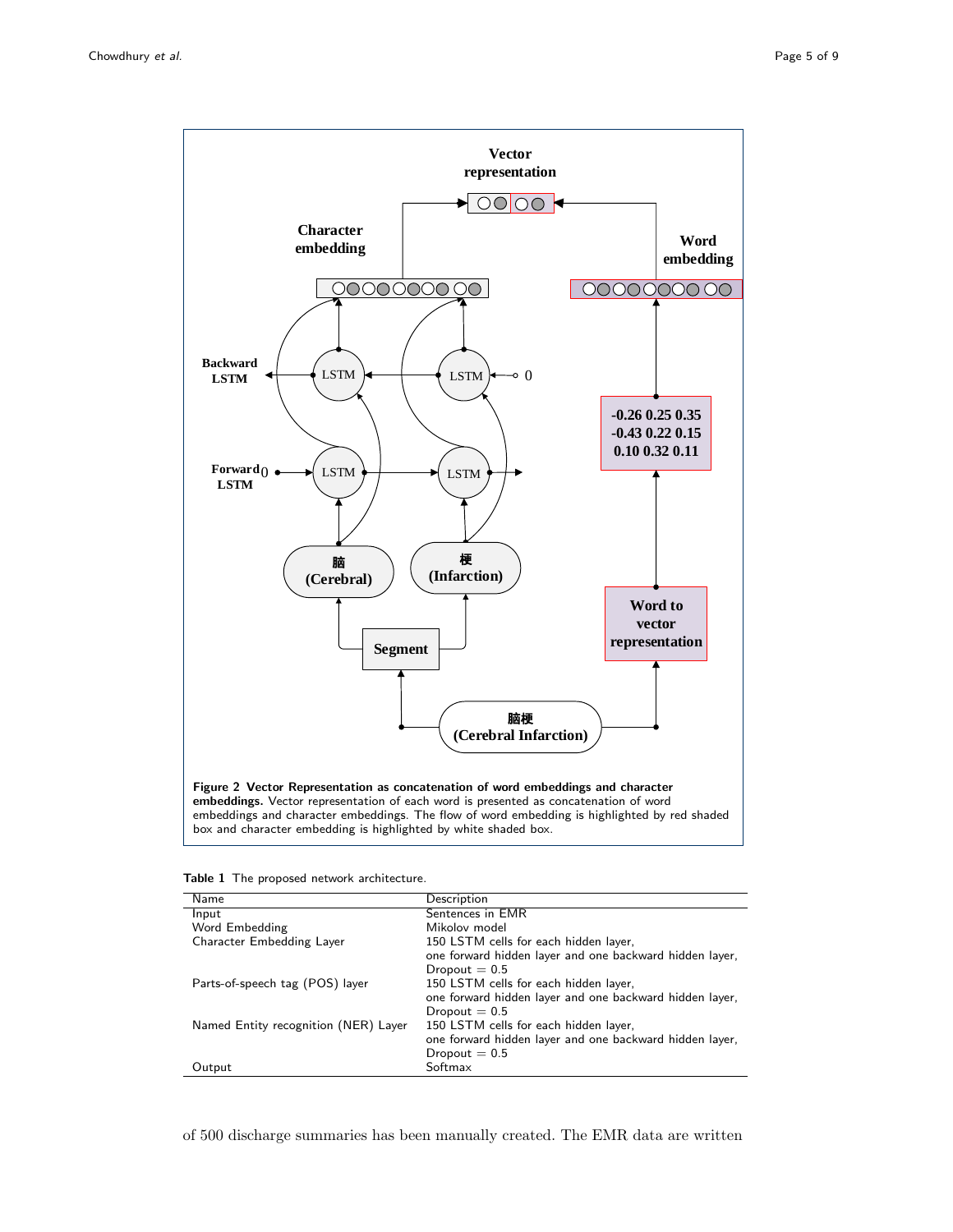

in Chinese with 27,110 sentences. The annotation was made by two Chinese physicians (A1 and A2) independently [7] [13]. It is categorized into five entity types: disease, symptom, treatment, test, and disease group. An annotation example is shown in Figure 4. The character n-grams are conducted by word segmentation and named entity recognition on Chinese sentences. In the domain of natural language processing (NLP) on Chinese, the first step is to segment the sentence into words containing n-gram characters since for Chinese the minimum semantic units are words, not individual characters. It can be accomplished by NLP tools like Stanford Word Segmenter [20, 21]. Then for recognizing medical concepts from EMR, we define the named entity classes and use different labels to indicate these classes. For example, B/I/O labels denote the beginning word, inside word, and outside word of the named entities. Moreover, for named entity recognition on EMR, we attach the medical information to these three labels in order to denote different categories of named entities. For example, B disease and B treatment are denoting beginning words of disease and treatment named entities, respectively. The descriptions of entity types are given in Table 2.

Table 2 Name of the entity types and their descriptions.

| <b>Entity Types</b> | Description                                                   |
|---------------------|---------------------------------------------------------------|
| <b>Disease</b>      | phrases related to disease concept                            |
| Symptom             | phrases of symptom concept                                    |
| Disease group       | phrases of the cruelty of diseases                            |
| Treatment           | phrases of protocol and surgery name                          |
| Test                | phrases represent different tests name prescribed for patient |

The categorized entity types are labeled in BIO format: B, starting of the medical entity type; I, inside of the medical entity type; O, apart from the entity type. The categorization of entities in BIO format is given in Table 3.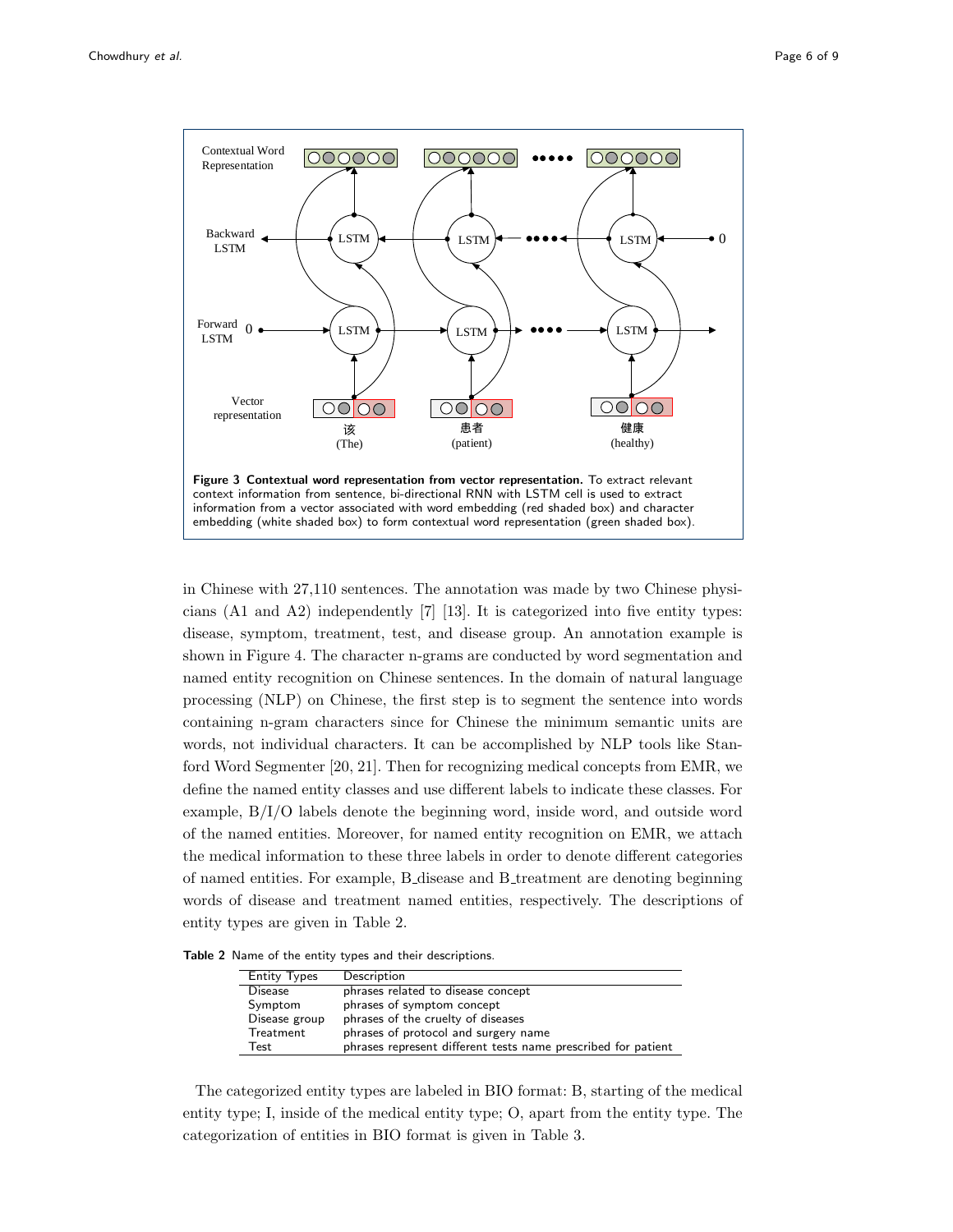Table 3 BIO format of entity types.

|                   |                |         | Categories    |           |                  |       | Total |
|-------------------|----------------|---------|---------------|-----------|------------------|-------|-------|
| NER type          | <b>Disease</b> | Symptom | Disease group | Treatment | Test             | Other | b     |
| <b>BIO</b> format | B dis          | B_com   | B_dit         | B_tre     | B_tes            | other |       |
|                   | dis            | com     | l dit         | l tre     | $_{\text{-tes}}$ |       |       |

# Experimental settings

In this experiment, our proposed model is employed to extract medical information from EMR dataset. The key hyper parameters are: Number of hidden neurons for each hidden layer: 150, Minibatch size: 20, Number of epoch: 100, Optimizer: Adam optimizer, Learning rate: 0.01, Learning rate decay: 0.9. They are determined by trial and error.

## Evaluation metric

Different metrics in terms of micro-average F score (MicroF), macro-average F score (MacroF) [22] and accuracy have been used to evaluate the performance of our proposed model. Accuracy is calculated by dividing the number of predicted entities that is exactly matched with dataset entities over the total number of entities in the dataset. MicroF is calculated by MicroP and MicroR values whereas MacroF is affected by the average  $F$  values of each class:

$$
F = \frac{2PR}{P + R}.\tag{8}
$$

where  $P$  indicates precision measurement that defines the capability of a model to represent only related entities [23] and R (recall) computes the aptness to refer all corresponding entities:

$$
P = \frac{TP}{TP + FP}.\tag{9}
$$

$$
R = \frac{TP}{TP + FN}.\tag{10}
$$

whereas  $TP$  (True Positive) counts total number of entity matched with the entity in the labels.  $FP$  (False Positive) measures the number of recognized label does not match the annotated corpus dataset.  $FN$  (False Negative) counts the number of entity term that does not match the predicted label entity. Then,

$$
Maccr = \frac{1}{T} \sum_{j=1}^{T} F_j.
$$
\n<sup>(11)</sup>

$$
MacroP = \frac{1}{T} \sum_{j=1}^{T} P_j.
$$
\n
$$
(12)
$$

$$
MacroR = \frac{1}{T} \sum_{j=1}^{T} R_j.
$$
\n<sup>(13)</sup>

where T denotes the total number of categorized entities and  $F_i$ ,  $P_i$ ,  $R_i$  are  $F$ ,  $P$ , R values in the  $j^{th}$  category of entities [7].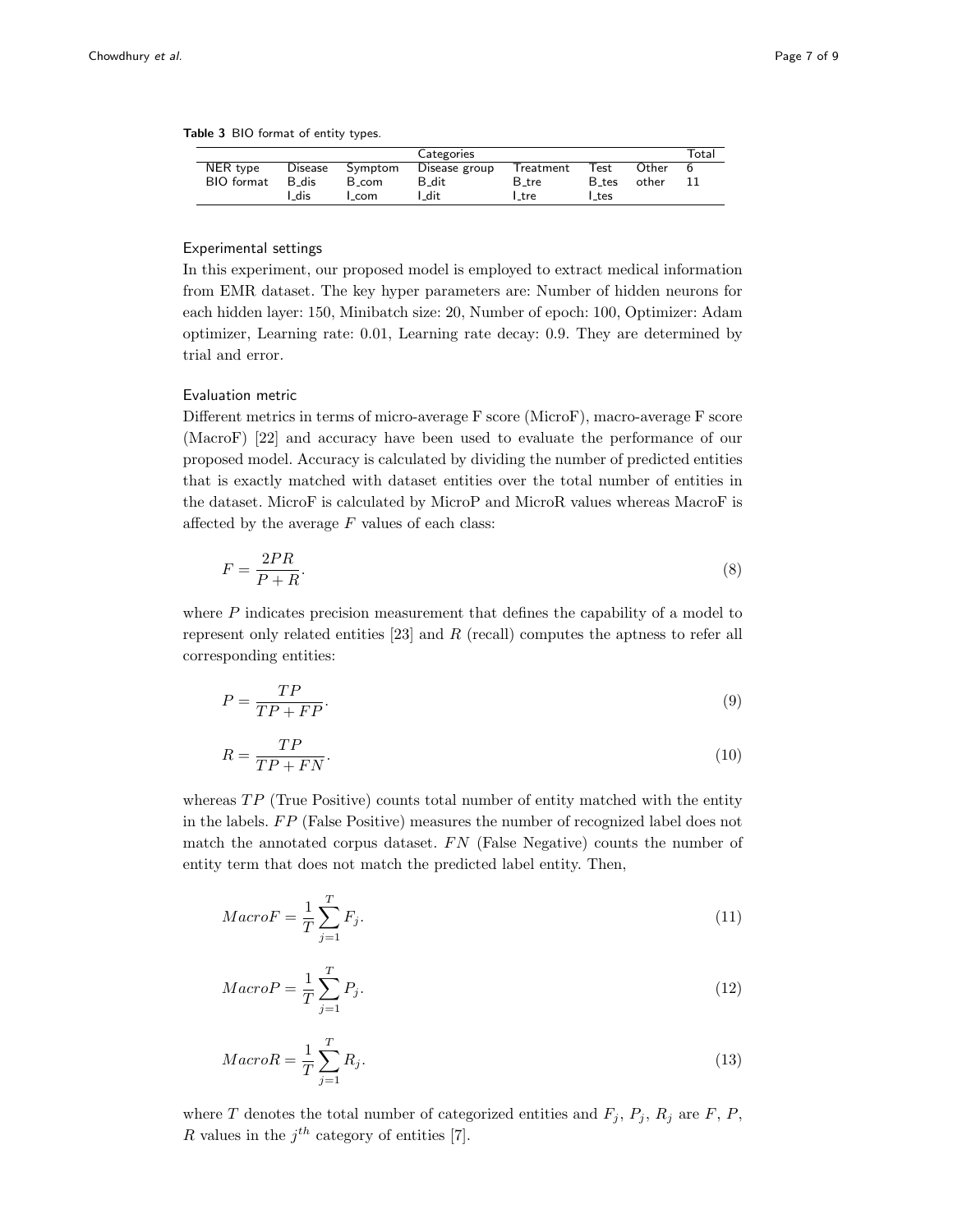

#### Experimental results

Our experiments are implemented in different phases namely micro average, macro  $\sum_{i=1}^{n} \frac{1}{i}$ average and accuracy comparison. Precision, Recall and F-score are measured using our proposed multitask bi-directional RNN model and compared with the following classifiers: Naive Bayes (NB), Maximum Entropy (ME), Support Vector Machine Convolutional Neural Network (CNN) [7], single task bi-directional RNN (Bi-RNN) (SVM), Conditional Random Field (CRF) [7], and deep learning models including and transfer bi-directional RNN [24], where NER can be defined as a multiclass classification problem for these classifiers [7]. Among all the models, we have considered Bi-RNN model as baseline model.

Firstly, performances are compared based on micro values and summarized in Table 4. The results show that our proposed multitask bi-directional RNN model outperforms other models. For instance, the MicroF value of our proposed model is improved by 2.41% and 4.67% compared to the baseline model (Bi-RNN) and CNN, respectively.

|  |  | <b>Table 4</b> Comparison results of MicroP, MicroR and MicroF measure. |  |  |  |
|--|--|-------------------------------------------------------------------------|--|--|--|
|--|--|-------------------------------------------------------------------------|--|--|--|

| Model                               | MicroP | MicroR | MicroF |
|-------------------------------------|--------|--------|--------|
| Naive Bayes                         | 78.07  | 77.91  | 77.99  |
| Maximum Entropy                     | 88.81  | 88.81  | 88.81  |
| Support Vector Machine              | 90.52  | 90.52  | 90.52  |
| Conditional Random Field [7]        | 93.15  | 93.15  | 93.15  |
| Convolutional Neural Network [7]    | 88.64  | 88.64  | 88.64  |
| Bi-RNN model                        | 90.90  | 90.90  | 90.90  |
| Transfer learning Bi-RNN model [24] | 92.25  | 92.25  | 92.25  |
| Our proposed model                  | 93.31  | 93.31  | 93.31  |

|  |  |  | Table 5 Comparison results of NER on discharge summaries. |  |  |  |  |  |  |
|--|--|--|-----------------------------------------------------------|--|--|--|--|--|--|
|--|--|--|-----------------------------------------------------------|--|--|--|--|--|--|

|                |           | Bi-RNN model |           |           | proposed model<br>Our |                   |
|----------------|-----------|--------------|-----------|-----------|-----------------------|-------------------|
| Entity type    | Precision | Recall       | F-measure | Precision | Recall                | <b>H</b> -measure |
| <b>Disease</b> | 82.82     | 78.02        | 80.34     | 84.11     | 84.70                 | 84.40             |
| Symptom        | 80.26     | 80.11        | 80.19     | 88.08     | 84.01                 | 86.00             |
| Disease group  | 37.50     | 100          | 54.54     | 43.75     | 82.35                 | 57.14             |
| Treatment      | 68.89     | 78.58        | 73.41     | 73.91     | 82.06                 | 77.77             |
| Test           | 82.99     | 86.43        | 84.68     | 89.23     | 87.99                 | 88.61             |
| Macro average  | 70.91     | 84.67        | 74.63     | 75.82     | 84.22                 | 78.79             |

Since micro average only measures the effectiveness of model on a large number of entity, macro average is computed to evaluate the model's performance in the case of small number of entity terms [25]. The macro average F-score is improved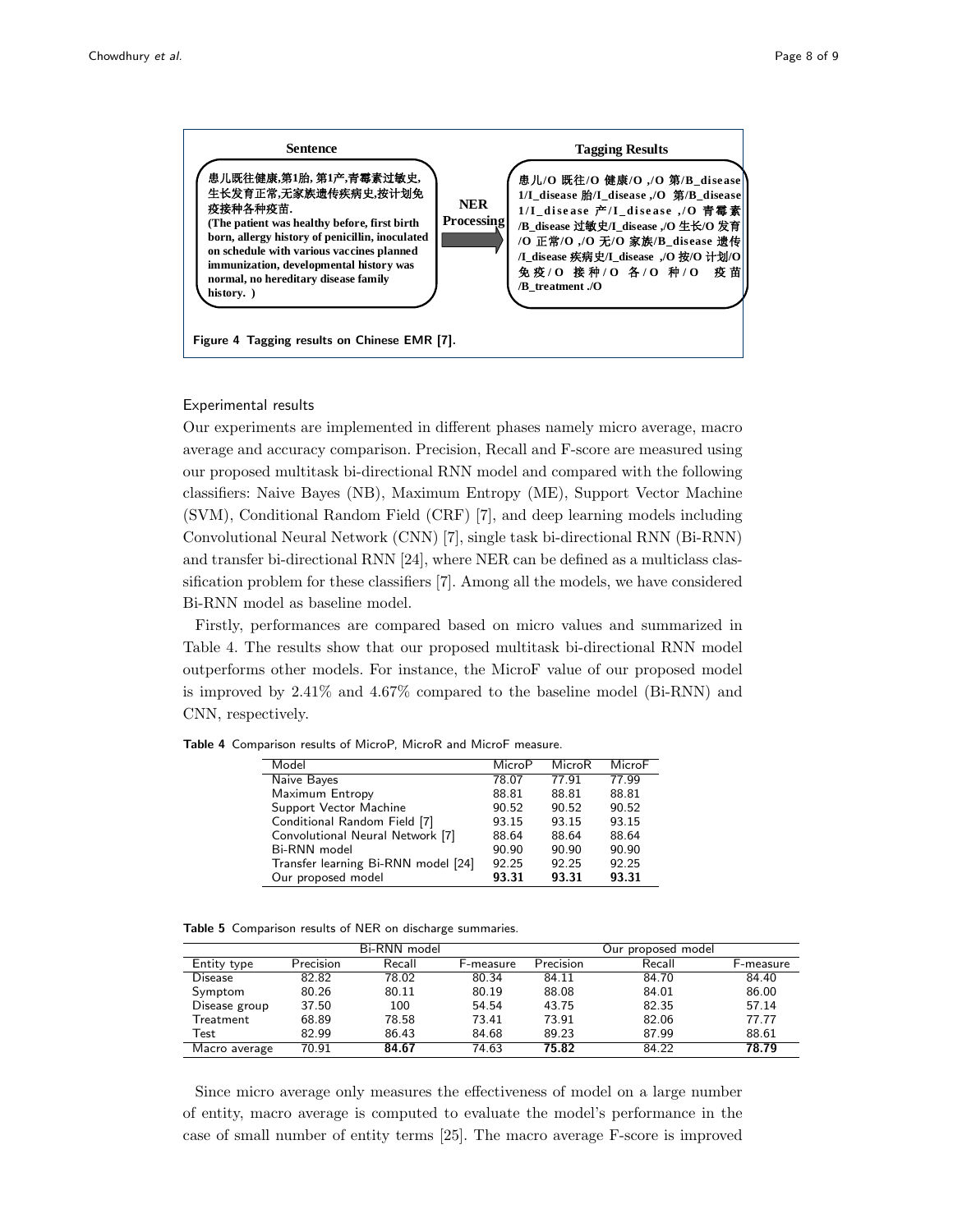| Model                                  |                |         | Entity type   |           |       |                  |
|----------------------------------------|----------------|---------|---------------|-----------|-------|------------------|
|                                        | <b>Disease</b> | Symptom | Disease group | Treatment | Test  | Overall accuracy |
| Naive Bayes (NB)                       | 44.82          | 51.72   | N/A           | 59.00     | 65.96 | 58.91            |
| Maximum Entropy (ME)                   | 48.32          | 56.34   | 34.19         | 58.80     | 76.10 | 65.68            |
| Support Vector Machine (SVM)           | 57.18          | 62.52   | 37.22         | 60.48     | 80.17 | 70.46            |
| Conditional Random Field (CRF) [7]     | 77.33          | 77.83   | 48.39         | 77.47     | 90.05 | 83.94            |
| Convolutional Neural Network (CNN) [7] | 52.80          | 65.76   | 40.00         | 53.14     | 79.28 | 68.60            |
| Bi-RNN model                           | 73.83          | 79.35   | 28.00         | 67.99     | 82.63 | 77.85            |
| Transfer learning Bi-RNN model [24]    | 74.30          | 82.60   | 44.00         | 68.20     | 86.79 | 80.75            |
| Our proposed model                     | 76.86          | 87.22   | 36.00         | 71.33     | 89.20 | 83.51            |

Table 6 Comparison results (%accuracy) on discharge summaries

by 4.16% compared to the baseline model. Table 5 shows the comparison results of NER on discharge summaries. The F-measure ranged from 57.14% to 88.61% in different categorized entities when it is computed on our proposed model whereas the range is from 54.54% to 84.68% when it is computed from the baseline model.

The comparison results of accuracy on discharge summaries are given in Table 6. It is observed that the overall accuracy is improved by 5.66% compared to the baseline model. According to the evaluation results, our proposed model shows better performance on recognizing medical entity terms comparing with other models except CRF model. CRF uses the feature templates to extract features in order to build the NER model by introducing prior knowledge. On the other hand, the proposed model performs the NER task on Chinese EMRs without any prior knowledge.

It is observed that the best accuracy is enlisted as 89.20% in test terms and lowest performance is 36.00% in recognizing disease terms. The accuracy of recognizing disease terms is lowest comparing with other entities since there are very limited number of disease group (0.56%) [24] in sample which is not enough to train the model.

In addition, we examine how different features affect the model performance. We compare models built by word level features, character level features, and combined word level features and character level features. The comparison results are shown in Table 7. It is observed that combined features will improve the model performance.

| Embedding approaches | Character level | Word level | Character level+Word level |
|----------------------|-----------------|------------|----------------------------|
| MicroF               | 77.25           | 93.22      | 93.31                      |
| MacroF               | 47.28           | 81.23      | 78.79                      |
| Accuracy             | 35.30           | 83.12      | 83.51                      |

Table 7 Comparison the results for character and word level feature

# **Discussion**

In our proposed multitask model, we have been concentrating on improving the accuracy of named entity recognition task. Therefore, we have used different task layer (parts-of-speech tagging task) to enhance recognition performance which in turn improves the accuracy of named entity recognition task. More training time is needed for the proposed model since two task specific layers need to be trained, which involves two loss functions and two optimizers. We plan to use a joint loss function and joint optimizer to reduce the training time and improve the accuracy in our future research.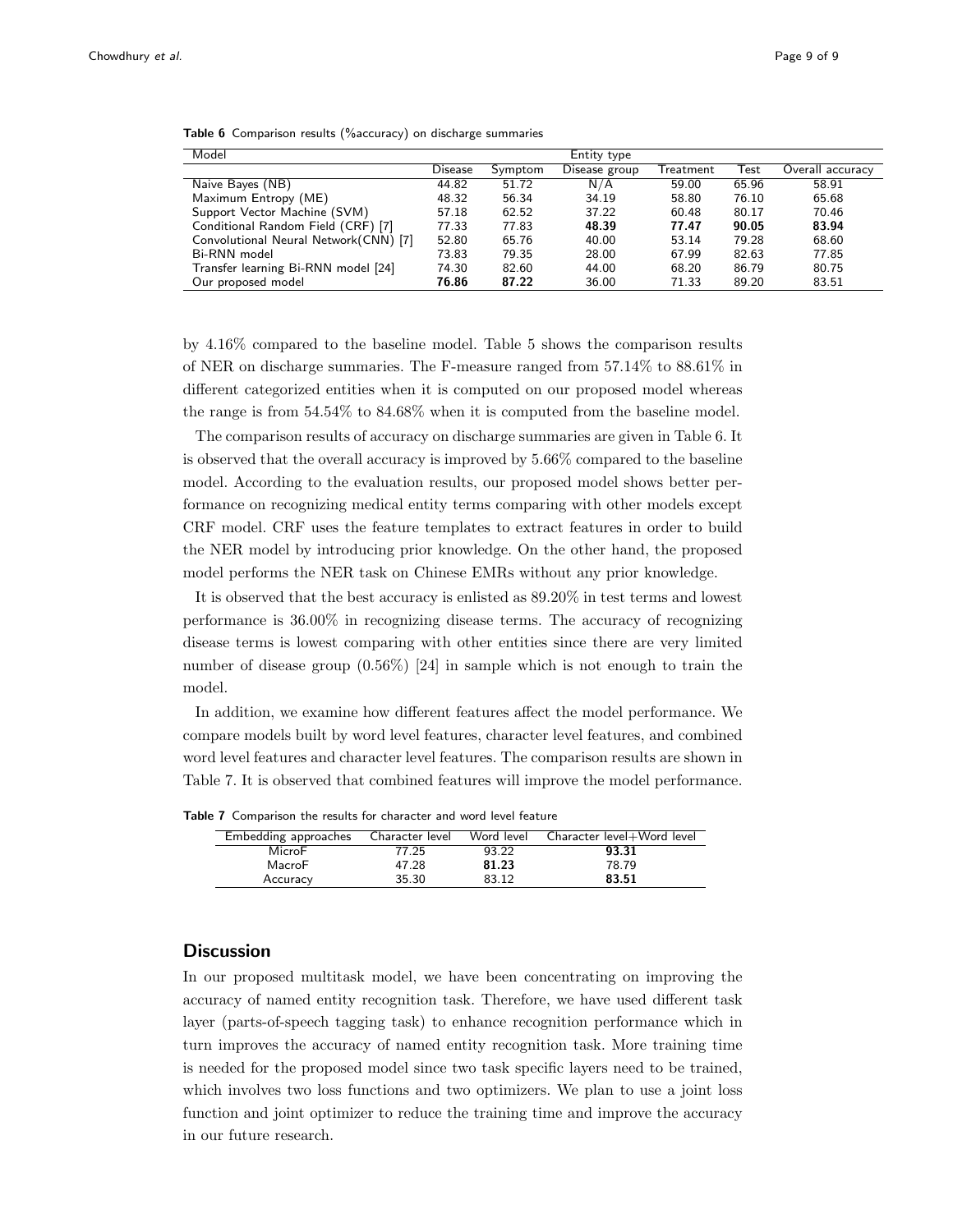# **Conclusions**

In this paper, a novel multitask bi-directional RNN model is proposed for improving the performance of named entity recognition in EMR. Two different task layers, namely parts of speech tagging task layer and named entity recognition task layer are used in order to improve the information extraction method from EMR dataset by sharing the word embedding and character embedding layer. The feature sharing layer has a great impact on improving the accuracy of extracting entity information. Evaluation results using real datasets demonstrate the effectiveness of the proposed model.

#### Competing interests

The authors declare that they have no competing interests.

#### Author's contributions

SC, XD, LQ and XL come up with the proposed method; SC and XD complete the simulations; YG, JY, and QY provide the data sets and medical ground truth of the data. All authors proofread the manuscript.

#### Acknowledgements

This research work is supported in part by the Texas A&M Chancellor's Research Initiative (CRI), the U.S. National Science Foundation (NSF) award 1464387 and 1736196, and by the U.S. Office of the Assistant Secretary of Defense for Research and Engineering (OASD(R&E)) under agreement number FA8750-15-2-0119. The U.S. Government is authorized to reproduce and distribute reprints for Governmental purposes notwithstanding any copyright notation thereon. The views and conclusions contained herein are those of the authors and should not be interpreted as necessarily representing the official policies or endorsements, either expressed or implied, of the U.S. National Science Foundation (NSF) or the U.S. Office of the Assistant Secretary of Defense for Research and Engineering (OASD(R&E)) or the U.S. Government.

#### Author details

 $^1$ Center of Excellence in Research and Education for Big Military Data Intelligence (CREDIT), Department of Electrical and Computer Engineering, Prairie View A&M University, Texas A&M University System, Prairie View, Texas 77446, USA. <sup>2</sup>Schools of Computer Science and Technology, Harbin Institute of Technology, Harbin, China. <sup>3</sup>Schools of Software, Harbin University of Science and Technology, Harbin, China. <sup>4</sup>Second Affiliated Hospital of Harbin Medical University, Harbin, China.

#### References

- 1. Gunter, T.D., Terry, N.P.: The emergence of national electronic health record architectures in the united states and australia: models, costs, and questions. Journal of medical Internet research 7(1) (2005)
- 2. Ford, E., Carroll, J.A., Smith, H.E., Scott, D., Cassell, J.A.: Extracting information from the text of electronic medical records to improve case detection: a systematic review. Journal of the American Medical Informatics Association 23(5), 1007–1015 (2016)
- 3. Tange, H.J., Hasman, A., de Vries Robbé, P.F., Schouten, H.C.: Medical narratives in electronic medical records. International journal of medical informatics 46(1), 7–29 (1997)
- 4. Nadeau, D., Sekine, S.: A survey of named entity recognition and classification. Lingvisticae Investigationes 30(1), 3–26 (2007)
- 5. Yao, C., Qu, Y., Jin, B., Guo, L., Li, C., Cui, W., Feng, L.: A convolutional neural network model for online medical guidance. IEEE Access 4, 4094–4103 (2016)
- 6. Zhao, Z., Yang, Z., Luo, L., Zhang, Y., Wang, L., Lin, H., Wang, J.: Ml-cnn: A novel deep learning based disease named entity recognition architecture. In: 2016 IEEE International Conference on Bioinformatics and Biomedicine (BIBM), pp. 794–794 (2016)
- 7. Dong, X., Qian, L., Guan, Y., Huang, L., Yu, Q., Yang, J.: A multiclass classification method based on deep learning for named entity recognition in electronic medical records. In: Scientific Data Summit (NYSDS), 2016 New York, pp. 1–10 (2016)
- 8. Chiu, J.P., Nichols, E.: Named entity recognition with bidirectional lstm-cnns. arXiv preprint arXiv:1511.08308 (2015)
- 9. Wang, P., Qian, Y., Soong, F.K., He, L., Zhao, H.: A unified tagging solution: Bidirectional lstm recurrent neural network with word embedding. arXiv preprint arXiv:1511.00215 (2015)
- 10. Almgren, S., Pavlov, S., Mogren, O.: Named entity recognition in swedish health records with character-based deep bidirectional lstms. In: Proceedings of the Fifth Workshop on Building and Evaluating Resources for Biomedical Text Mining (BioTxtM2016), pp. 30–39 (2016)
- 11. Athavale, V., Bharadwaj, S., Pamecha, M., Prabhu, A., Shrivastava, M.: Towards deep learning in hindi ner: An approach to tackle the labelled data scarcity. arXiv preprint arXiv:1610.09756 (2016)
- 12. Luong, M.-T., Manning, C.D.: Achieving open vocabulary neural machine translation with hybrid word-character models. arXiv preprint arXiv:1604.00788 (2016)
- 13. He, B., Dong, B., Guan, Y., Yang, J., Jiang, Z., Yu, Q., Cheng, J., Qu, C.: Building a comprehensive syntactic and semantic corpus of chinese clinical texts. Journal of biomedical informatics 69, 203–217 (2017)
- 14. Zhang, Y., Yang, Q.: A survey on multi-task learning. arXiv preprint arXiv:1707.08114 (2017)
- 15. A Beginner's Guide to Recurrent Networks and LSTMs. https://deeplearning4j.org/lstm.html